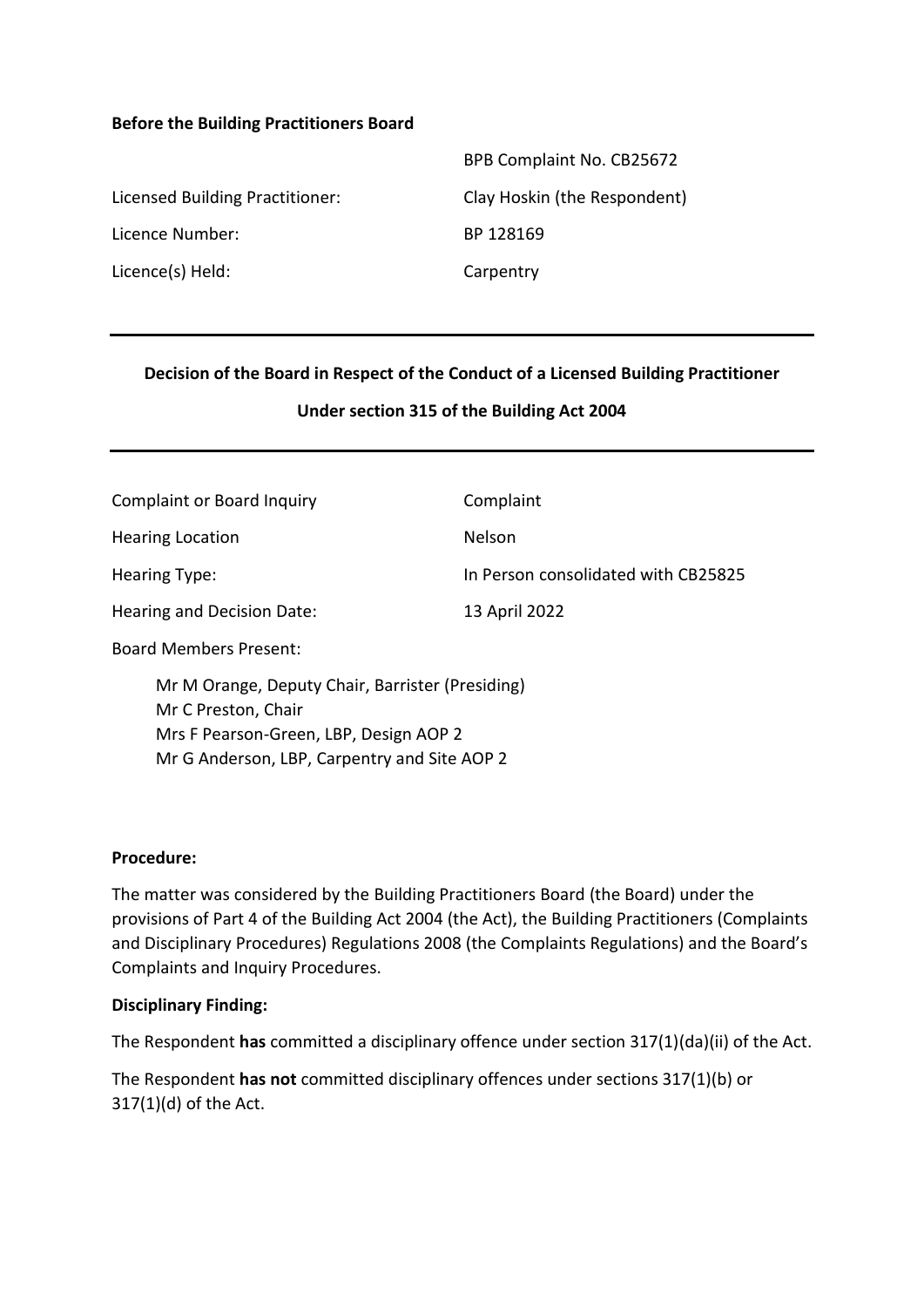## **Contents**

### <span id="page-1-0"></span>**Summary of the Board's Decision**

- [1] The Respondent failed to provide a record of work on completion of restricted building work. He is censured and ordered to pay costs of \$500. The disciplinary finding will be recorded on the public Register for a period of three years.
- [2] The Respondent has not carried out building work in a negligent or incompetent manner (section 317(1)(b) of the Act) or in a manner contrary to a building consent (section 317(1)(d) of the Act). The Board made the finding on the basis that the Respondent was neither carrying out nor supervising the building work under investigation.

## <span id="page-1-1"></span>**The Charges**

- [3] The hearing resulted from a complaint about the conduct of the Respondent and a Board resolution under regulation 10 of the Complaints Regulations<sup>1</sup> to hold a hearing in relation to building work at [OMITTED]. The alleged disciplinary offences the Board resolved to investigate were that the Respondent may have:
	- (a) carried out or supervised building work or building inspection work in a negligent or incompetent manner contrary to section 317(1)(b) of the Act;

<sup>&</sup>lt;sup>1</sup> The resolution was made following the Board's consideration of a report prepared by the Registrar in accordance with the Complaints Regulations.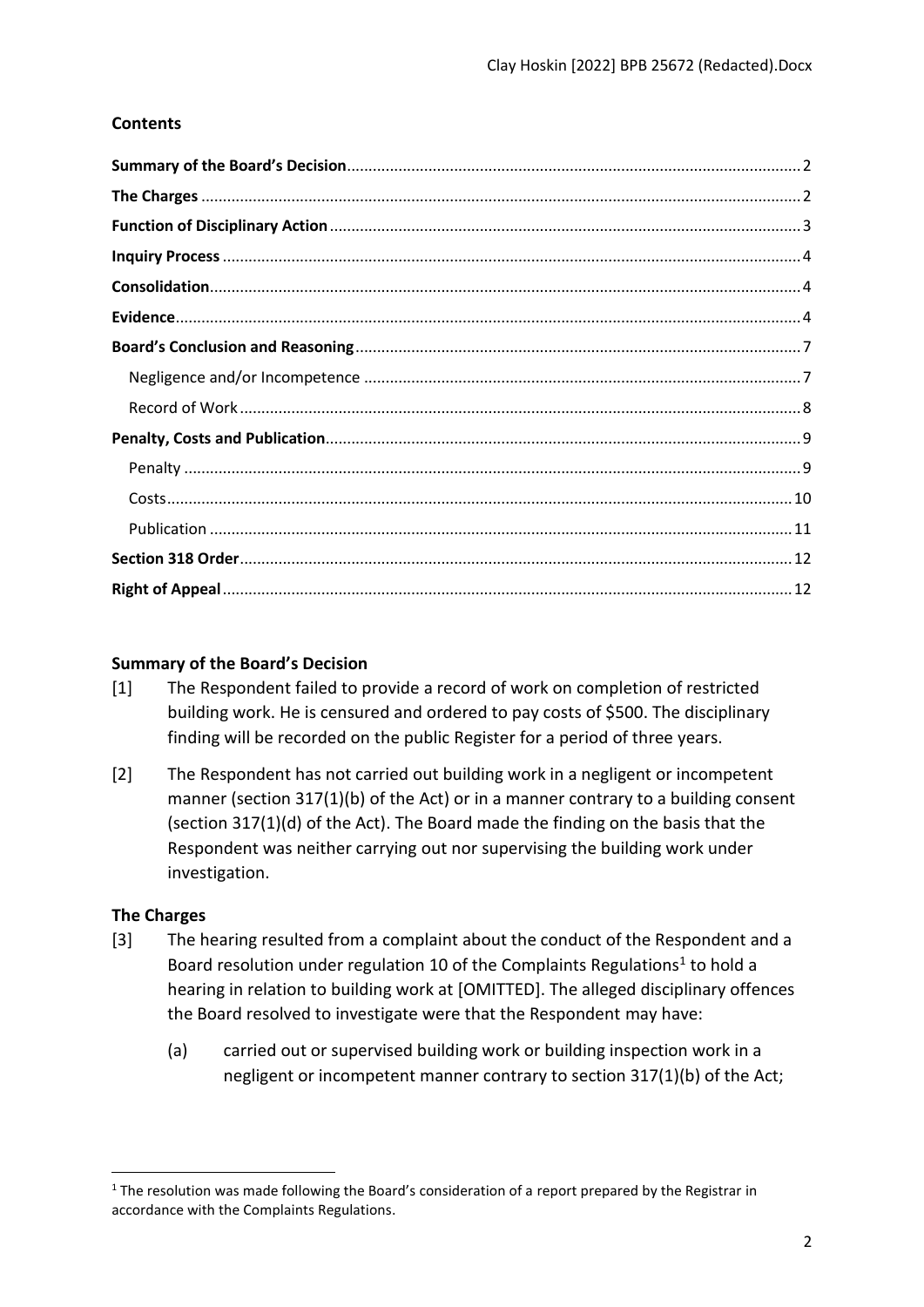- (b) carried out or supervised building work or building inspection work that does not comply with a building consent contrary to section 317(1)(d) of the Act; and
- (c) failed, without good reason, in respect of a building consent that relates to restricted building work that he or she is to carry out (other than as an owner-builder) or supervise, or has carried out (other than as an ownerbuilder) or supervised, (as the case may be), to provide the persons specified in section 88(2) with a record of work, on completion of the restricted building work, in accordance with section 88(1) of the Act contrary to section 317(1)(da)(ii) of the Act.
- [4] In further investigating the allegations under sections 317(1)(b) and 317(1)(d) of the Act, the Board gave notice that it would be inquiring into the quality and compliance of the installation of the corrugated iron wall cladding and associated weatherproofing flashing and seals to the wall cladding, penetrations, window and door openings.

# <span id="page-2-0"></span>**Function of Disciplinary Action**

- [5] The common understanding of the purpose of professional discipline is to uphold the integrity of the profession. The focus is not punishment, but the protection of the public, the maintenance of public confidence and the enforcement of high standards of propriety and professional conduct. Those purposes were recently reiterated by the Supreme Court of the United Kingdom in *R v Institute of Chartered Accountants*  in England and Wales<sup>2</sup> and in New Zealand in Dentice v Valuers Registration Board<sup>3</sup>.
- [6] Disciplinary action under the Act is not designed to redress issues or disputes between a complainant and a respondent. In *McLanahan and Tan v The New Zealand Registered Architects Board, <sup>4</sup>* Collins J. noted that:

*"… the disciplinary process does not exist to appease those who are dissatisfied … . The disciplinary process … exists to ensure professional standards are maintained in order to protect clients, the profession and the broader community."*

[7] In a similar vein, the Board's investigation and hearing process is not designed to address every issue that is raised in a complaint or by a complainant. The disciplinary scheme under the Act and Complaint's Regulations focuses on serious conduct that warrants investigation and, if upheld, disciplinary action. Focusing on serious conduct is consistent with decisions made in the New Zealand courts in relation to the conduct of licensed persons<sup>5</sup>:

> *… the statutory test is not met by mere professional incompetence or by deficiencies in the practice of the profession. Something more is required. It*

<sup>&</sup>lt;sup>2</sup> R v Institute of Chartered Accountants in England and Wales [2011] UKSC 1, 19 January 2011.

<sup>3</sup> [1992] 1 NZLR 720 at p 724

<sup>4</sup> [2016] HZHC 2276 at para 164

<sup>5</sup> *Pillai v Messiter (No 2)* (1989) 16 NSWLR 197 (A) at 200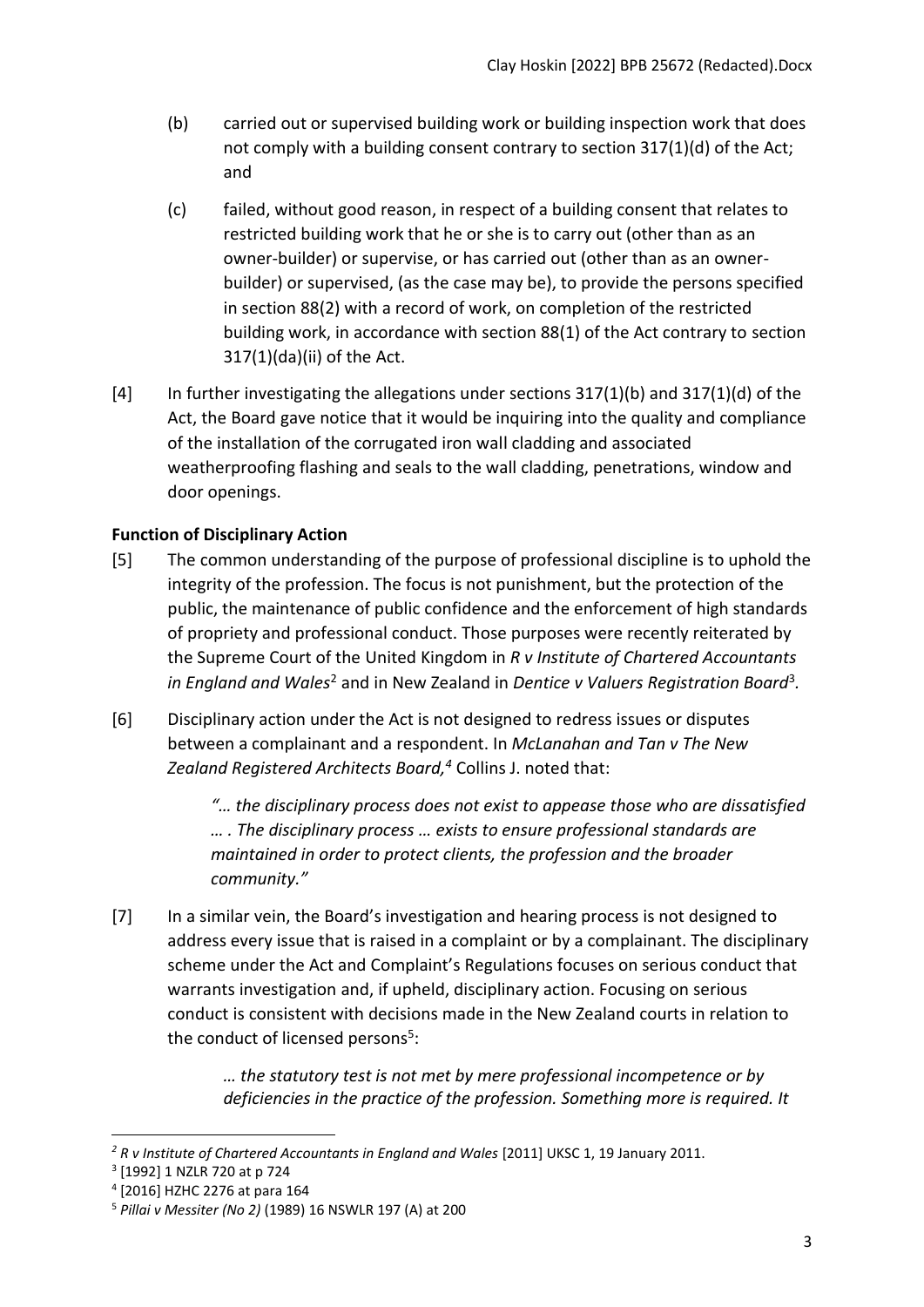*includes a deliberate departure from accepted standards or such serious negligence as, although not deliberate, to portray indifference and an abuse.*

- [8] Finally, the Board can only inquire into "the conduct of a licensed building practitioner" with respect to the grounds for discipline set out in section 317 of the Act. Those grounds do not include contractual breaches other than when the conduct reaches the high threshold for consideration under section 317(1)(i) of the Act, which deals with disrepute.
- [9] The above commentary on the limitations of the disciplinary process is important to note as, on the basis of it, the Board's inquiries, and this decision, focus on and deal with the serious conduct complained about.

## <span id="page-3-0"></span>**Inquiry Process**

- [10] The investigation and hearing procedure under the Act and Complaints Regulations is inquisitorial, not adversarial. There is no requirement for a complainant to prove the allegations. Rather the Board sets the charges, and it decides what evidence is required at a hearing to assist it in its investigations. In this respect, the Board reviews the available evidence when considering the Registrar's Report and determines the witnesses that it believes will assist at a hearing. The hearing itself is not a review of all of the available evidence. Rather it is an opportunity for the Board to seek clarification and explore certain aspects of the charges in greater depth.
- [11] Whilst a complainant may not be required to give evidence at a hearing, they are welcome to attend and, if a complainant does attend, the Board provides them with an opportunity to participate in the proceedings.

# <span id="page-3-1"></span>**Consolidation**

- [12] The Board may, under Regulation 13, consolidate two or more complaints into one hearing but only if the complaints are, in the opinion of the Board, about substantially the same subject matter and the complainant and the licensed building practitioner in respect of each complaint agree to the consolidation.
- [13] The Board sought agreement for consolidation of this matter with complaint number CB25825. The consent of all those involved was forthcoming. The two matters were consolidated.

## <span id="page-3-2"></span>**Evidence**

- [14] The Board must be satisfied on the balance of probabilities that the disciplinary offences alleged have been committed*<sup>6</sup>* . Under section 322 of the Act, the Board has relaxed rules of evidence that allow it to receive evidence that may not be admissible in a court of law.
- [15] The procedure the Board uses is inquisitorial, not adversarial. The Board examines the documentary evidence available to it prior to the hearing. The hearing is an opportunity for the Board, as the inquirer and decision-maker, to call and question

<sup>6</sup> *Z v Dental Complaints Assessment Committee* [2009] 1 NZLR 1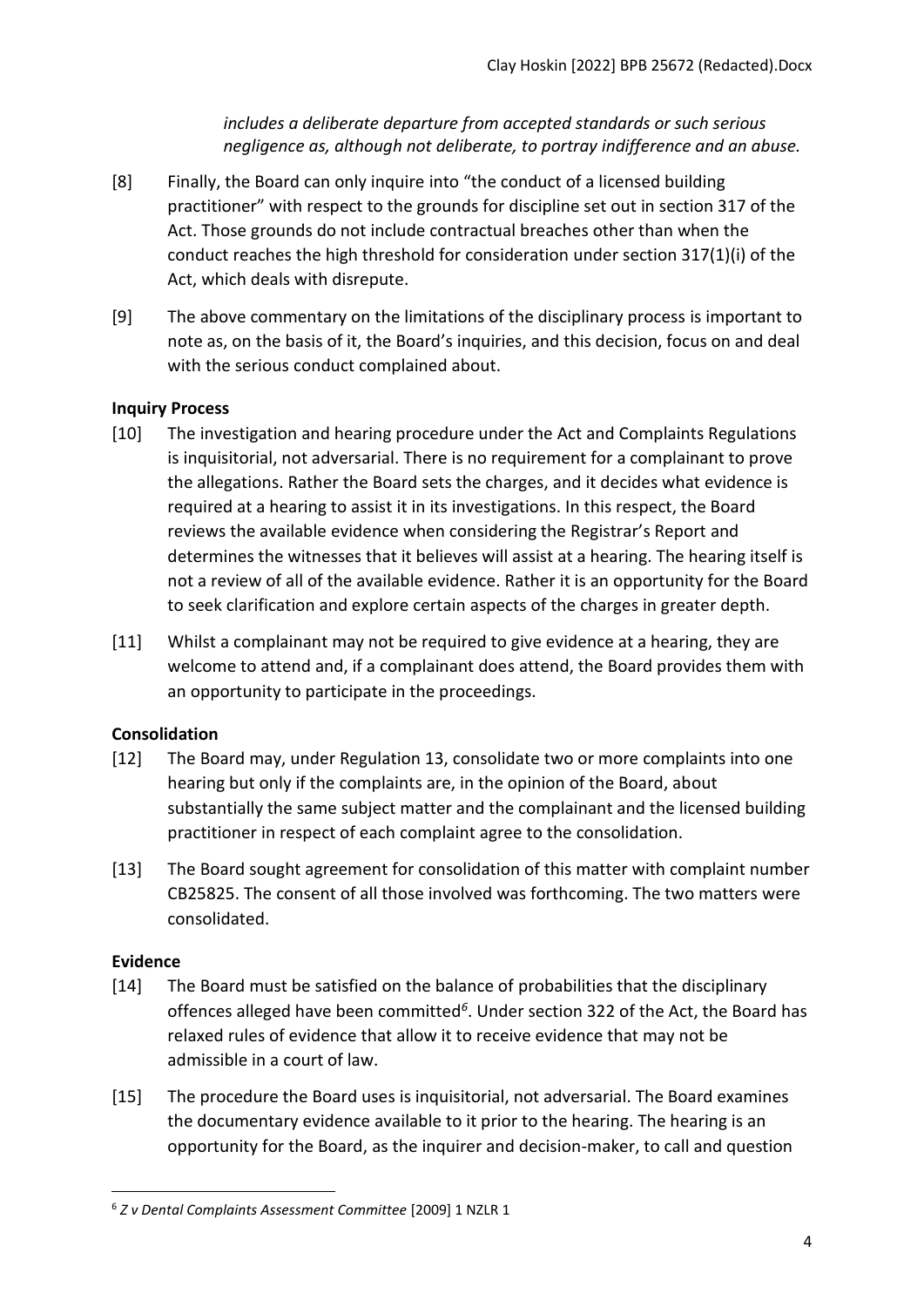witnesses to further investigate aspects of the evidence and to take further evidence from key witnesses. The hearing is not a review of all of the available evidence.

[16] In addition to the documentary evidence before the Board heard evidence at the hearing from:

| Clay Hoskin | Respondent                                                                 |
|-------------|----------------------------------------------------------------------------|
| [OMITTED]   | Licensed Building Practitioner, Carpentry,<br>respondent in matter CB25825 |
| [OMITTED]   | Witness for the Respondent                                                 |
| [OMITTED]   | Senior Building Technical Officer, Tasman District<br>Council              |
| [OMITTED]   | Licensed Building Practitioner, Carpentry                                  |

- [17] The Respondent was assisted at the hearing by Mr [OMITTED].
- [18] The Board also summoned Mr [OMITTED], Building Control Officer, Tasman District Council. Due to a family bereavement, he was not able to attend.
- [19] The complaint related to an alteration and extension to a residential dwelling. The building work was carried out under a building consent. The building work included restricted building work for which a record of work must be provided on completion.
- [20] The Board was provided with building consent Council inspection documentation. Included in it was a Site Inspection Report of 16 March 2020 which noted:

*Site Communication: Concerns have been raised with the installation of the cladding as there is water damage showing on one of the door jambs.*

- *1: Please explain why no sill flashings were installed?*
- *2: Meter box flashings appears to be incorrect as well?*
- *3: Cladding has been installed hard down to the base flashing?*
- *4: No inseal foam installed on joinery.*
- [21] An email was sent to the Respondent on 9 April 2020 noting the issues. It also stated:

*The approved plans clearly show the requirement for both the sill flashings, as well as the inclusion of compressible foam seals.* 

- [22] The matters raised were at the centre of the Board's investigations.
- [23] The Respondent was engaged after another contractor had started but not completed the alterations. The Respondent worked on the alteration and, when he finished on site, the building work on the alteration had not been completed, and the extension had not been started. The Respondent carried out and supervised some of the building work on the alteration aspect of the build and also engaged Mr [OMITTED] to assist with cladding and the installation of windows for the alteration. The Respondent's work included structural work and some cladding. He assisted Mr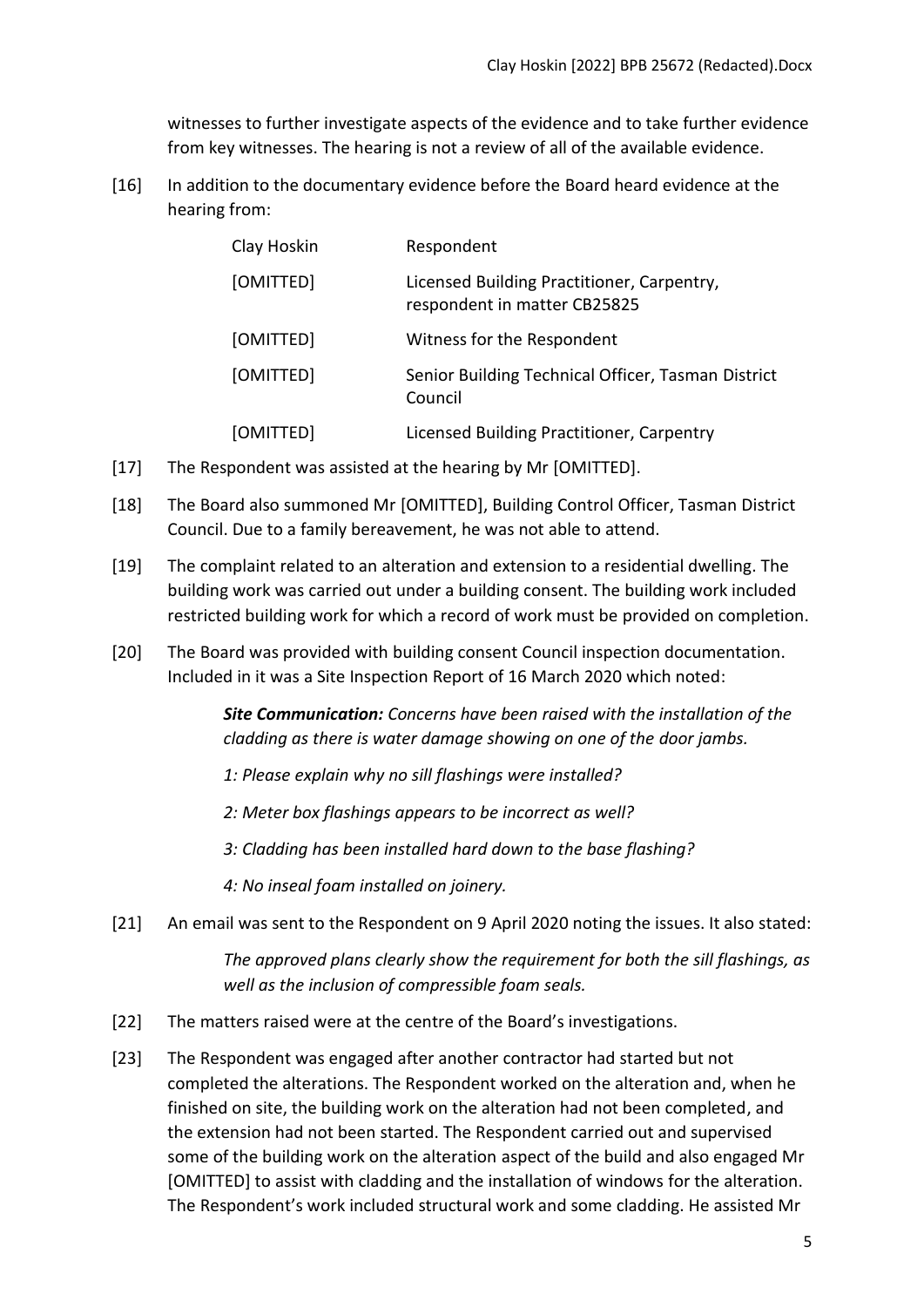[OMITTED] to lift one of the windows that did not have a compressible foam seal into place but did not assist in installing it.

- [24] The Respondent's involvement in the building work came to a premature end. He provided a record of work dated 4 March 2020 together with an email to the Council informing that he was no longer involved in the build. The record of work stated that the last inspection of building work that he was involved in was on 26 August 2019. It also stated that the cladding had been completed by the owner. The Respondent accepted that he should have stipulated that he did carry out some of the cladding and that he would be issuing a revised record of work.
- [25] The Respondent's engagement came to a formal end on 29 November 2019 when the owner, in response to a disputed invoice, informed him that his services were no longer required.
- [26] The Board received evidence at the hearing as to the timelines involved with reference to invoices and timesheets:

2 September 2019 – cladding and base flashings

11 September 2019 – lift one window into the kitchen

12 September 2019 – last day involved in cladding

23September 2019 – install of rondo battens

21 October 2019 – site meeting as regards beam fixings

30 October 2019 pick up scaffolding

- [27] Up until 12 September 2019, Mr [OMITTED] was carrying out building work as a subcontractor to the Respondent. After that date, he contracted his labour directly to the owner. The Respondent continued to supply some materials. At that point in time, the cladding had been installed to a point where windows could be installed.
- [28] Mr [OMITTED] was a Licensed Building Practitioner up until 18 September 2019, when his licence was suspended. At that point in time, he ceased to be a Licensed Building Practitioner as a result of the suspension. He gave evidence that he assumed the Respondent would have been supervising him from 18 September 2019 but also conceded that he was not aware, at the time, that his licence had been suspended. The Respondent had no knowledge of the suspension.
- [29] Neither the Respondent nor Mr [OMITTED] took issue with the matters raised in the Council Site Inspection Report. They did, however, note that another person had, unbeknownst to them and after their involvement had ceased, installed expanding foam air seals around the windows without backing rods that had deformed cladding flashings and which prevented the installation of the compressible foam sealant to the cladding flashings without invasive deconstruction.
- [30] Mr [OMITTED] also gave evidence that he had ordered the sill flashings and was intending to install them and the compressible foam sealant when the sill flashings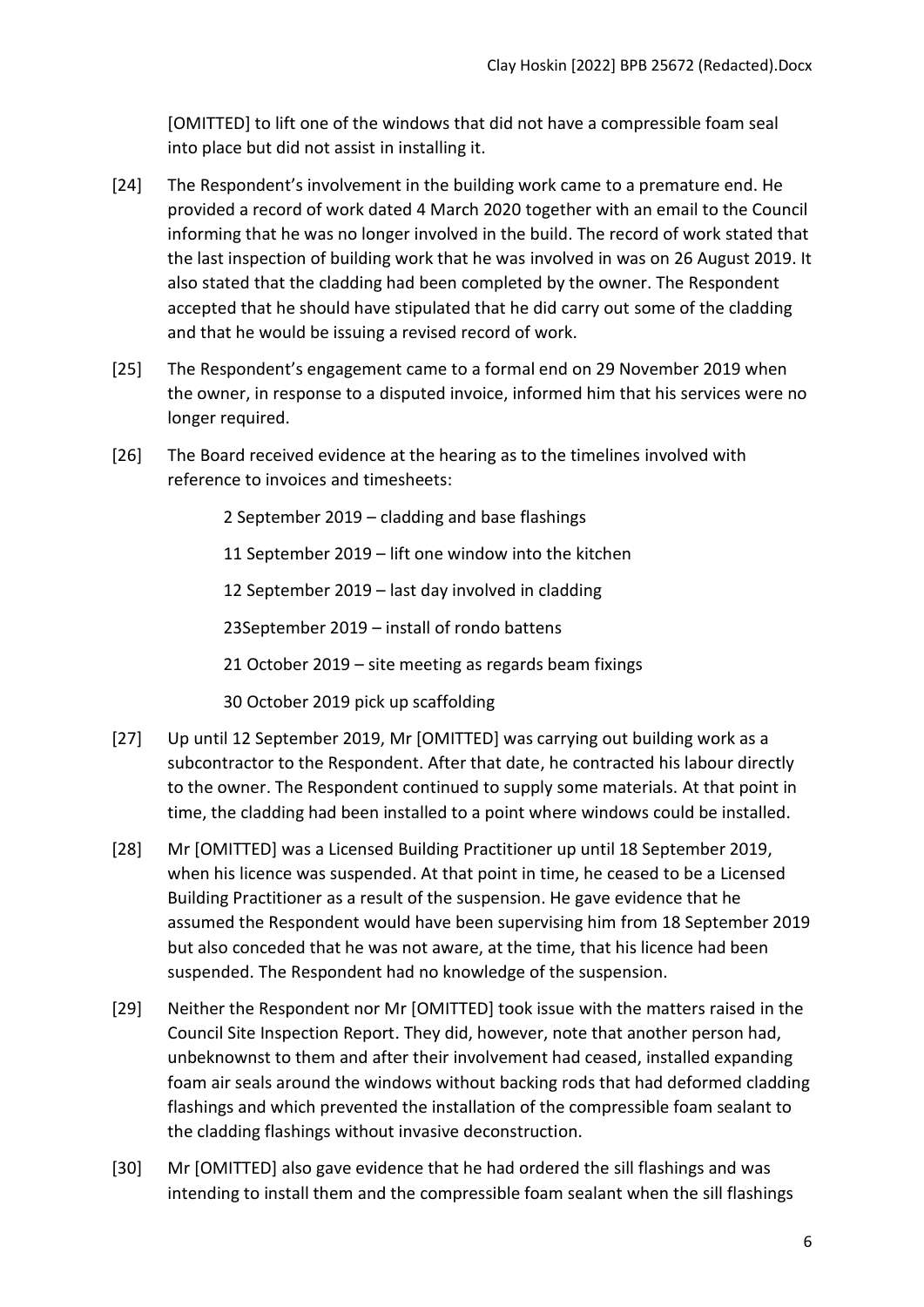were supplied, notwithstanding that the associated joinery and flashings (excluding the sill flashing) had been installed. An invoice from the Respondent to the owner dated 7 October 2019 and notated "installed by [OMITTED]" recorded the order. The Board was also provided with an ITM invoice for the flashing dated 7 October 2019. It was noted that the flashings that had been installed were steel, whereas the building consent specified wood. Mr [OMITTED], in response to various questions as regards compliance with the building consent, noted that he was not aware of all of the design details specified in them and that he proceeded with the building work on the basis of his past knowledge and experience.

- [31] Mr [OMITTED] was questioned about when the windows and associated flashings were installed. He stated it would have been about a week after he started contracting directly to the owner (19 September 2019) but that he could not recall exactly when it was. There was no other evidence before the Board that established when the windows were installed.
- [32] The Respondent was asked why he did not provide a record of work until 4 March 2020. Reference was made to ongoing invoicing and payment issues.

## <span id="page-6-0"></span>**Board's Conclusion and Reasoning**

- [33] The Board has decided that the Respondent **has** failed, without good reason, in respect of a building consent that relates to restricted building work that he or she is to carry out (other than as an owner-builder) or supervise, or has carried out (other than as an owner-builder) or supervised, (as the case may be), to provide the persons specified in section 88(2) with a record of work, on completion of the restricted building work, in accordance with section 88(1) (s 317(1)(da)(ii) of the Act) and **should** be disciplined.
- [34] The Board has also decided that the Respondent **has not:**
	- (a) carried out or supervised building work or building inspection work in a negligent or incompetent manner (s 317(1)(b) of the Act); or
	- (b) carried out or supervised building work or building inspection work that does not comply with a building consent (s 317(1)(d) of the Act).
- [35] The reasons for the Board's decisions follow.

## <span id="page-6-1"></span>Negligence and/or Incompetence

[36] The evidence before the Board established that the building work under investigation was carried out by Mr [OMITTED] and that the Respondent was not, during the period when Mr [OMITTED] was not licensed, supervising him. As such, he is not responsible for the issues that were noted in the Site Inspection Report.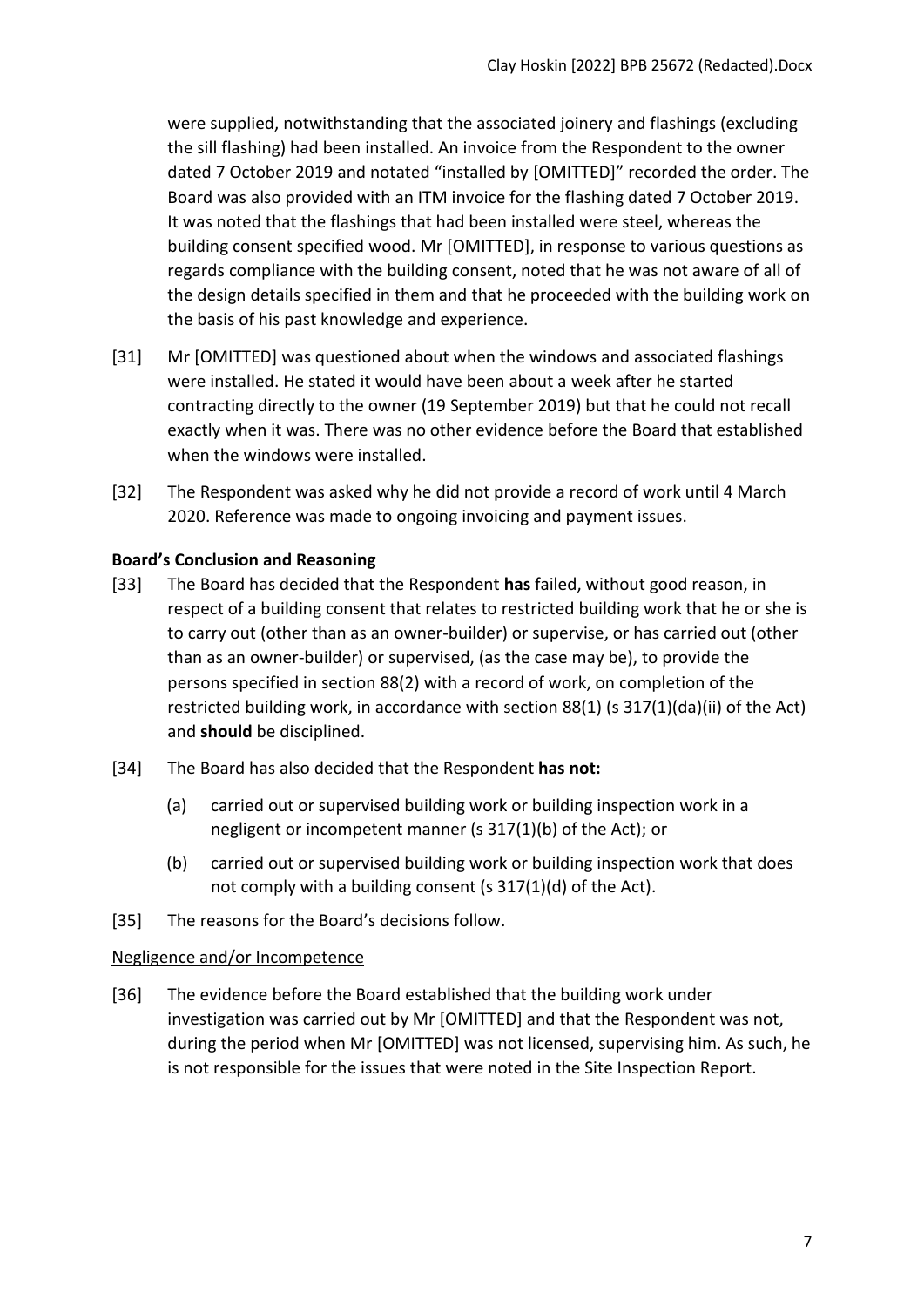## <span id="page-7-0"></span>Record of Work

- [37] There is a statutory requirement under section 88(1) of the Building Act 2004 for a licensed building practitioner to provide a record of work to the owner and the territorial authority on completion of restricted building work<sup>7</sup>.
- [38] Failing to provide a record of work is a ground for discipline under section 317(1)(da)(ii) of the Act. In order to find that ground for discipline proven, the Board need only consider whether the Respondent had "good reason" for not providing a record of work on "completion" of the restricted building work.
- [39] The Board discussed issues with regard to records of work in its decision C2-01170<sup>8</sup> and gave guidelines to the profession as to who must provide a record of work, what a record of work is for, when it is to be provided, the level of detail that must be provided, who a record of work must be provided to and what might constitute a good reason for not providing a record of work.
- [40] The starting point with a record of work is that it is a mandatory statutory requirement whenever restricted building work under a building consent is carried out or supervised by a licensed building practitioner (other than as an ownerbuilder). Each and every Licensed Building Practitioner who carries out restricted building work must provide a record of work.
- [41] The statutory provisions do not stipulate a timeframe for the licenced person to provide a record of work. The provisions in section 88(1) simply states "on completion of the restricted building work …". As was noted by Justice Muir in Ministry of Business Innovation and Employment v Bell<sup>9</sup> "... the only relevant precondition to the obligations of a licenced building practitioner under s 88 is that he/she has completed their work".
- [42] As to when completion will have occurred is a question of fact in each case.
- [43] In most situations' issues with the provision of a record of work do not arise. The work progresses, and records of work are provided in a timely fashion. That did not occur in this instance. The building work came to a premature end and it was continued by others. A record of work was provided on 4 March 2020. The question for the Board was, when did completion occur.
- [44] The Respondent's evidence was that his last involvement on-site was uplifting scaffolding on 30 October 2019, that the last building work he did was on 23 September 2019 (installing Rondo ceiling battens) and that the owner had advised him that he was no longer required for the build on 29 November 2019. His record of work stated his involvement had ceased as of the Council inspection on 26 August 2019.

<sup>7</sup> Restricted Building Work is defined by the Building (Definition of Restricted Building Work) Order 2011

<sup>&</sup>lt;sup>8</sup> Licensed Building Practitioners Board Case Decision C2-01170 15 December 2015

<sup>9</sup> [2018] NZHC 1662 at para 50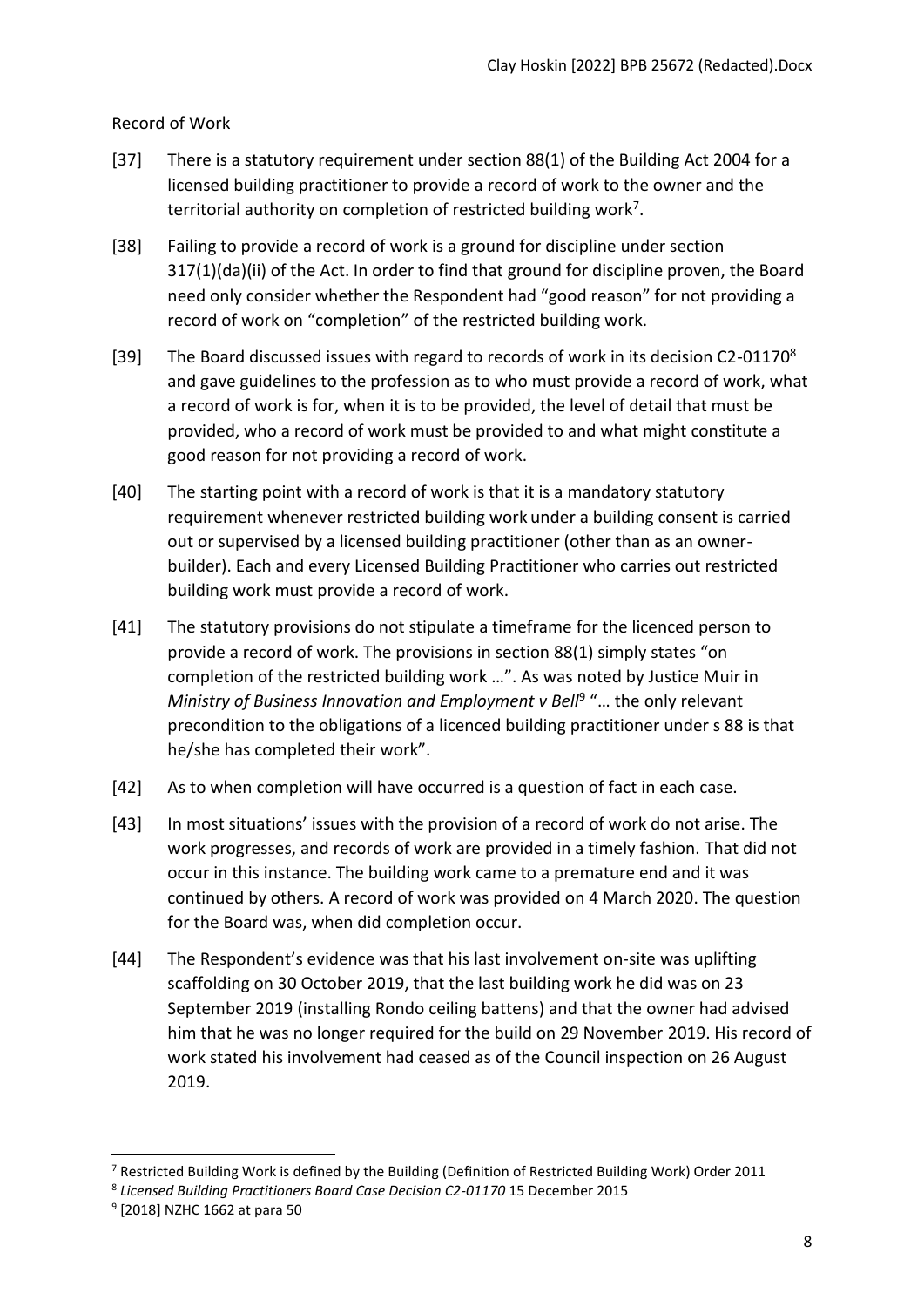- [45] Taking the latest of the possible dates, 29 November 2019, the record of work was provided four months after completion. The Board finds that the record of work was not provided within a reasonable period after completion and that the disciplinary offence has been committed.
- [46] Section 317(1)(da)(ii) of the Act provides for a defence of the Licenced Building Practitioner having a "good reason" for failing to provide a record of work. If they can, on the balance of probabilities, prove to the Board that one exists, then it is open to the Board to find that a disciplinary offence has not been committed. Each case will be decided by the Board on its own merits, but the threshold for a good reason is high.
- [47] In this instance, there was an ongoing payment dispute. The Board has repeatedly stated that a Record of Work is a statutory requirement, not a negotiable term of a contract. The requirement for it is not affected by the terms of a contract, nor by contractual disputes. Licensed building practitioners should now be aware of their obligations to provide them, and their provision should be a matter of routine.
- [48] The Respondent should also note that the requirement is on the Licensed Building Practitioner to provide a record of work, not on the owner or territorial authority to demand one. He is required to act of his own accord and not wait for others to remind him of his obligations.

### <span id="page-8-0"></span>**Penalty, Costs and Publication**

- [49] Having found that one or more of the grounds in section 317 applies, the Board must, under section 318 of the Act<sup>i</sup>, consider the appropriate disciplinary penalty, whether the Respondent should be ordered to pay any costs and whether the decision should be published.
- [50] The Respondent made submissions at the hearing as regards penalty, costs and publication.

#### <span id="page-8-1"></span>**Penalty**

[51] The purpose of professional discipline is to uphold the integrity of the profession; the focus is not punishment, but the enforcement of a high standard of propriety and professional conduct. The Board does note, however, that the High Court in *Patel v Complaints Assessment Committee*<sup>10</sup> commented on the role of "punishment" in giving penalty orders stating that punitive orders are, at times, necessary to provide a deterrent and to uphold professional standards. The Court noted:

> *[28] I therefore propose to proceed on the basis that, although the protection of the public is a very important consideration, nevertheless the issues of punishment and deterrence must also be taken into account in selecting the appropriate penalty to be imposed.*

<sup>10</sup> HC Auckland CIV-2007-404-1818, 13 August 2007 at p 27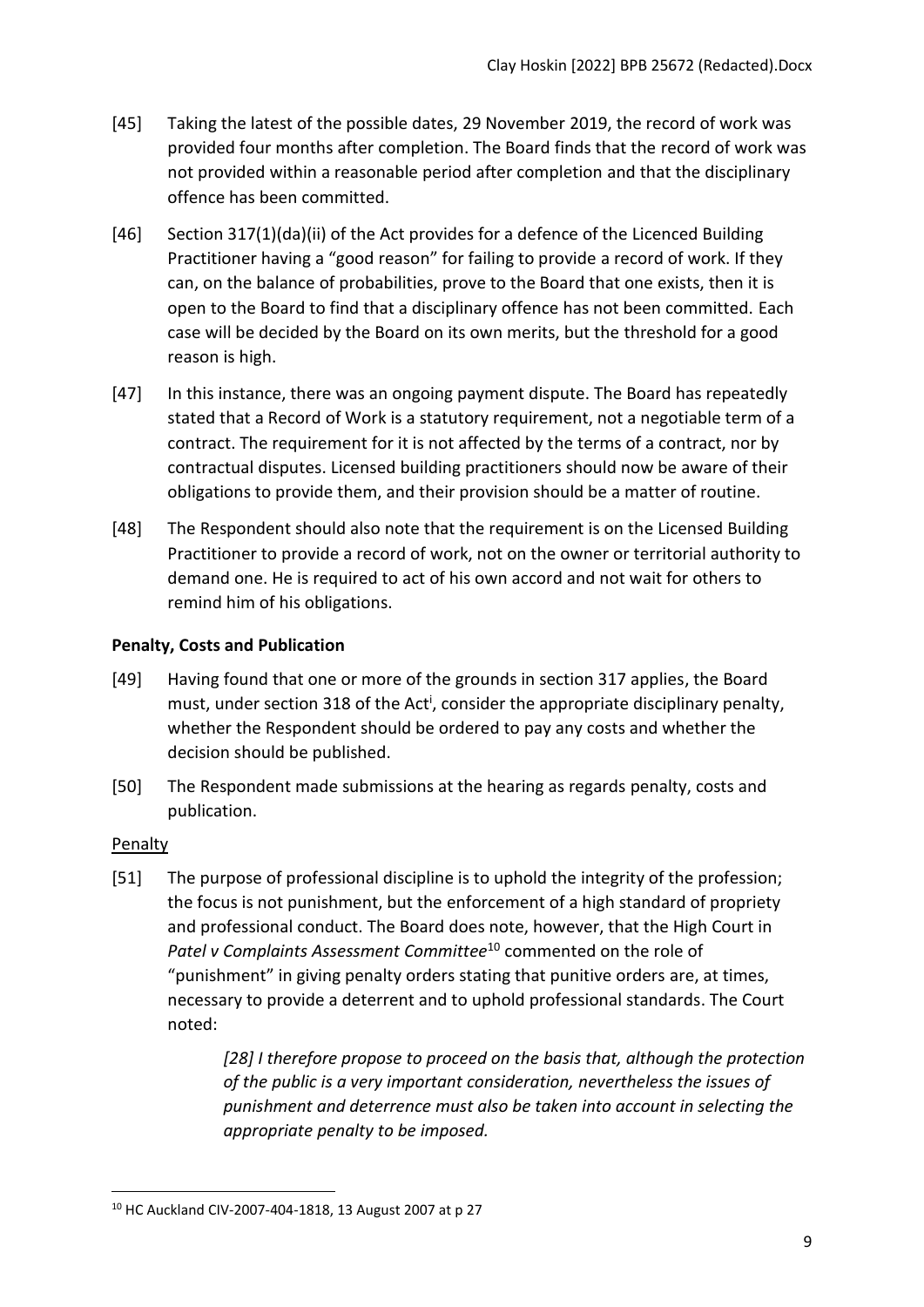- [52] The Board also notes that in *Lochhead v Ministry of Business Innovation and*  Employment,<sup>11</sup> the Court noted that whilst the statutory principles of sentencing set out in the Sentencing Act 2002 do not apply to the Building Act, they do have the advantage of simplicity and transparency. The Court recommended adopting a starting point for a penalty based on the seriousness of the disciplinary offending prior to considering any aggravating and/or mitigating factors.
- [53] The only disciplinary matter that was upheld was a failure to provide a record of work. Record of work matters are at the lower end of the disciplinary scale. The Board's normal starting point for a failure to provide a record of work is a fine of \$1,500, an amount which it considers will deter others from such behaviour. There are mitigating factors.
- [54] The Respondent suffered a financial loss and is, as a result of other unrelated events, in a constrained financial situation. The Board also noted that the owner did not complain about the failure to provide a Record of Work on completion but that it was a matter pursued by the Board under its inquiry jurisdiction. Given those factors, the Board decided that a censure would suffice. A censure is a public expression of disapproval.

## <span id="page-9-0"></span>Costs

- [55] Under section 318(4) the Board may require the Respondent "to pay the costs and expenses of, and incidental to, the inquiry by the Board."
- [56] The Respondent should note that the High Court has held that 50% of total reasonable costs should be taken as a starting point in disciplinary proceedings and that the percentage can then be adjusted up or down having regard to the particular circumstances of each case<sup>12</sup>.
- [57] In *Collie v Nursing Council of New Zealand,*<sup>13</sup> where the order for costs in the tribunal was 50% of actual costs and expenses, the High Court noted that:

*But for an order for costs made against a practitioner, the profession is left to carry the financial burden of the disciplinary proceedings, and as a matter of policy that is not appropriate.*

[58] In *Kenneth Michael Daniels v Complaints Committee 2 of the Wellington District Law Society*, <sup>14</sup> the High Court noted:

> *[46] All cases referred to in Cooray were medical cases and the Judge was careful to note that the 50 per cent was the general approach that the Medical Council took. We do not accept that if there was any such approach, it is necessarily to be taken in proceedings involving other disciplinary bodies. Much will depend upon the time involved, actual expenses incurred, attitude*

<sup>13</sup> [2001] NZAR 74

<sup>11</sup> 3 November 2016, CIV-2016-070-000492, [2016] NZDC 21288

<sup>12</sup> *Cooray v The Preliminary Proceedings Committee* HC, Wellington, AP23/94, 14 September 1995, *Macdonald v Professional Conduct Committee,* HC, Auckland, CIV 2009-404-1516, 10 July 2009, *Owen v Wynyard* HC, Auckland, CIV-2009-404-005245, 25 February 2010.

<sup>14</sup> CIV-2011-485-000227 8 August 2011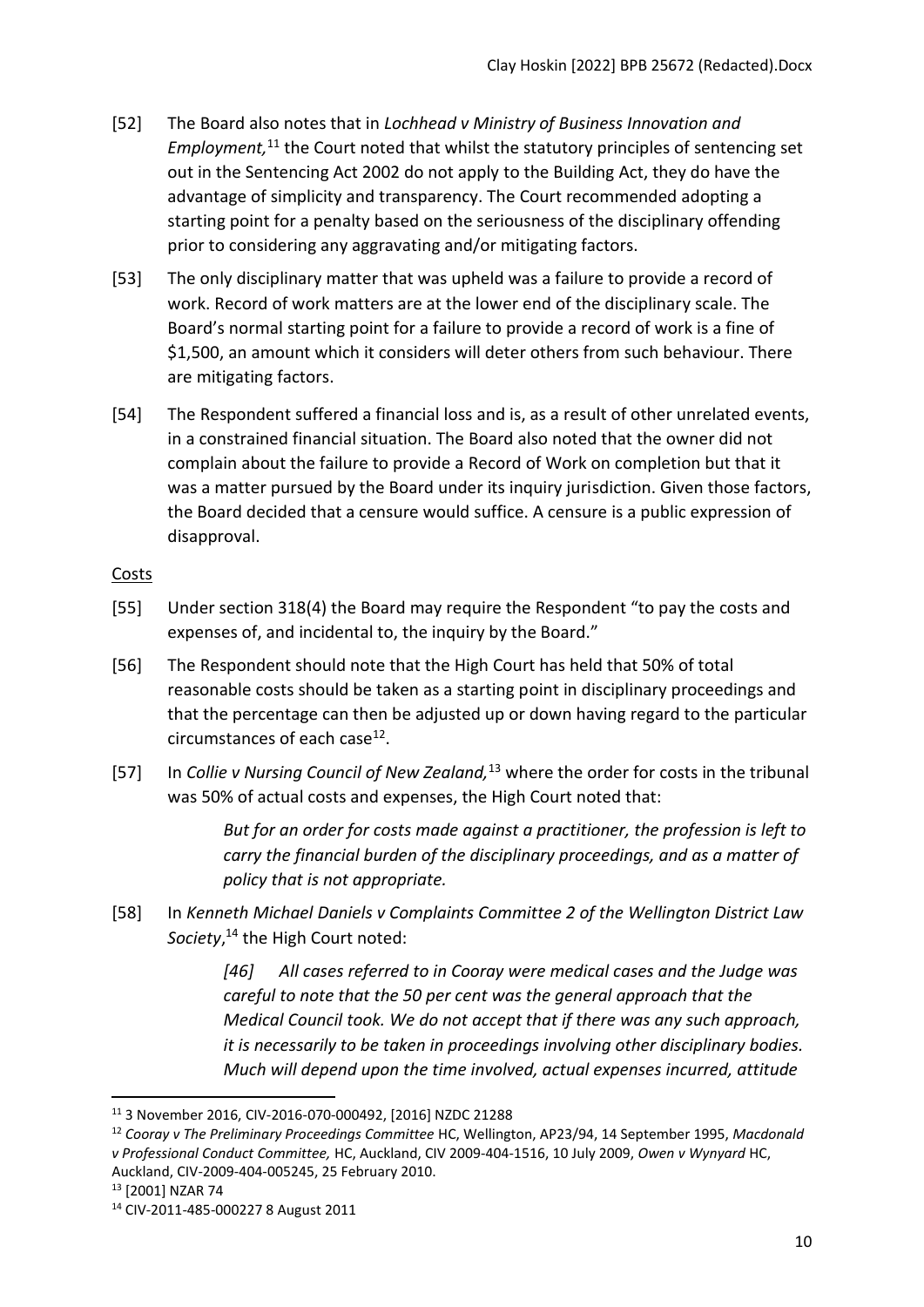*of the practitioner bearing in mind that whilst the cost of a disciplinary action by a professional body must be something of a burden imposed upon its members, those members should not be expected to bear too large a measure where a practitioner is shown to be guilty of serious misconduct.* 

*[47] Costs orders made in proceedings involving law practitioners are not to be determined by any mathematical approach. In some cases 50 per cent will be too high, in others insufficient.*

- [59] The Board has adopted an approach to costs that uses a scale based on 50% of the average costs of different categories of hearings, simple, moderate and complex. The current matter was moderately complex. Adjustments based on the High Court decisions above are then made.
- [60] Ordinarily, costs for a hearing of this type would be in the order of \$3,500. The board has, however, taken into account that the only disciplinary finding upheld was that relating to the Record of Work. Had the Board only dealt with that matter it would have been heard on the papers and costs would have been in the order of \$500. On that basis, and taking into account the Respondent's financial circumstances, the Board's costs order is that the Respondent is to pay the sum of \$500 toward the costs of and incidental to the Board's inquiry.

#### <span id="page-10-0"></span>Publication

[61] As a consequence of its decision, the Respondent's name and the disciplinary outcomes will be recorded in the public register maintained as part of the Licensed Building Practitioners' scheme as is required by the Act<sup>15</sup>. The Board is also able, under section 318(5) of the Act, to order publication over and above the public register:

> *In addition to requiring the Registrar to notify in the register an action taken by the Board under this section, the Board may publicly notify the action in any other way it thinks fit.*

- [62] As a general principle, such further public notification may be required where the Board perceives a need for the public and/or the profession to know of the findings of a disciplinary hearing. This is in addition to the Respondent being named in this decision.
- [63] Within New Zealand, there is a principle of open justice and open reporting, which is enshrined in the Bill of Rights Act 1990<sup>16</sup>. The Criminal Procedure Act 2011 sets out grounds for suppression within the criminal jurisdiction<sup>17</sup>. Within the disciplinary hearing jurisdiction, the courts have stated that the provisions in the Criminal Procedure Act do not apply but can be instructive<sup>18</sup>. The High Court provided

<sup>&</sup>lt;sup>15</sup> Refer sections 298, 299 and 301 of the Act

<sup>16</sup> Section 14 of the Act

<sup>&</sup>lt;sup>17</sup> Refer sections 200 and 202 of the Criminal Procedure Act

<sup>18</sup> *N v Professional Conduct Committee of Medical Council* [2014] NZAR 350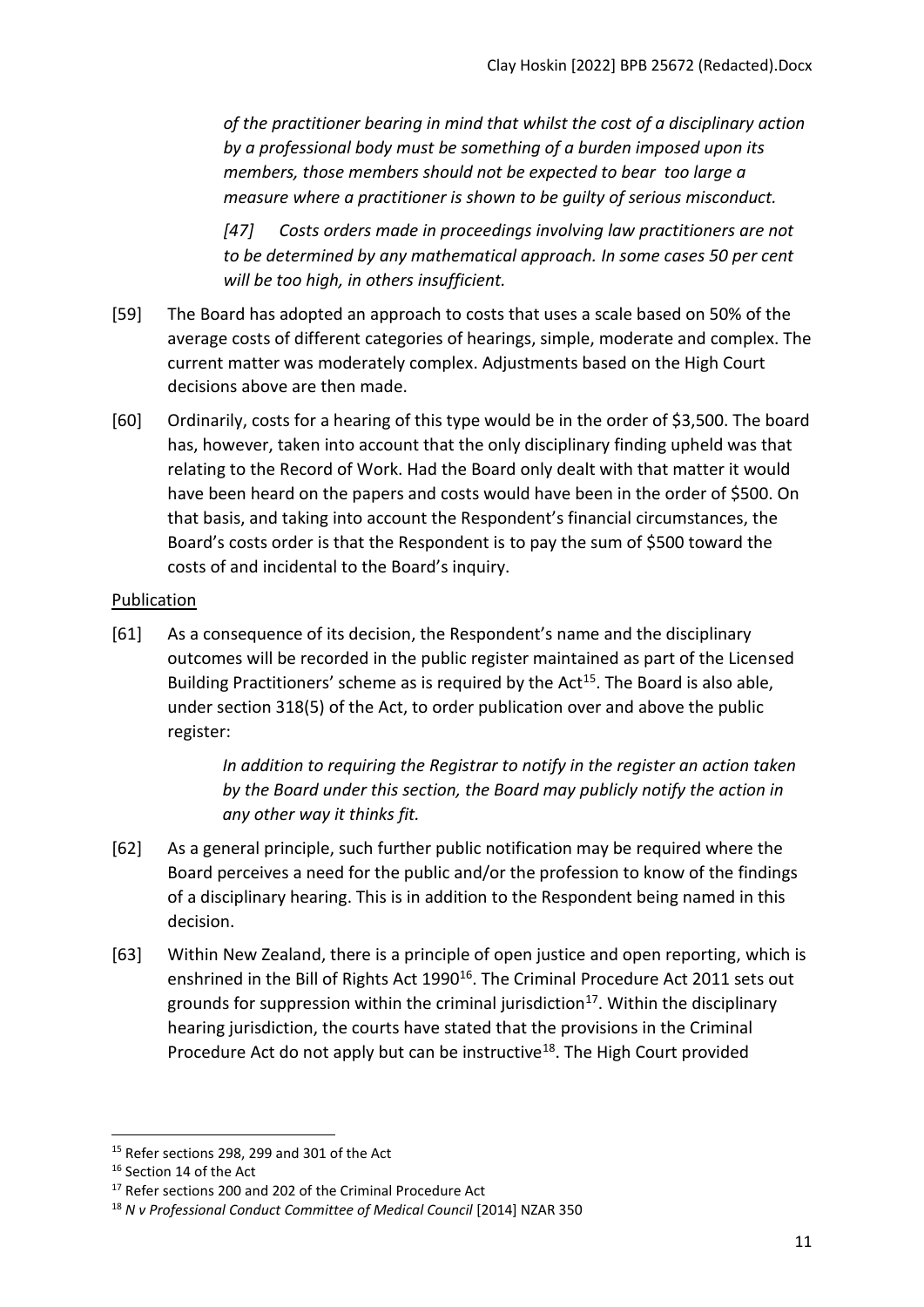guidance as to the types of factors to be taken into consideration in *N v Professional Conduct Committee of Medical Council<sup>19</sup> .*

- [64] The courts have also stated that an adverse finding in a disciplinary case usually requires that the name of the practitioner be published in the public interest<sup>20</sup>. It is, however, common practice in disciplinary proceedings to protect the names of other persons involved as naming them does not assist the public interest.
- [65] Based on the above, the Board will not order further publication.

#### <span id="page-11-0"></span>**Section 318 Order**

- [66] For the reasons set out above, the Board directs that:
	- **Penalty: Pursuant to section 318(1)(d) of the Building Act 2004, the Respondent is censured.**
	- **Costs: Pursuant to section 318(4) of the Act, the Respondent is ordered to pay costs of \$500 (GST included) towards the costs of, and incidental to, the inquiry of the Board.**
	- **Publication: The Registrar shall record the Board's action in the Register of Licensed Building Practitioners in accordance with section 301(l)(iii) of the Act.**

**In terms of section 318(5) of the Act, there will not be action taken to publicly notify the Board's action, except for the note in the Register and the Respondent being named in this decision.**

- [67] The Respondent should note that the Board may, under section 319 of the Act, suspend or cancel a licensed building practitioner's licence if fines or costs imposed as a result of disciplinary action are not paid.
- [68] The Respondent can request that the Registrar allow time to pay the costs.

## <span id="page-11-1"></span>**Right of Appeal**

[69] The right to appeal Board decisions is provided for in section 330(2) of the Act<sup>ii</sup>.

Signed and dated this 10<sup>th</sup> day of May 2022

**Mr M Orange**  Presiding

 $19$  ihid

<sup>&</sup>lt;sup>20</sup> Kewene v Professional Conduct Committee of the Dental Council [2013] NZAR 1055